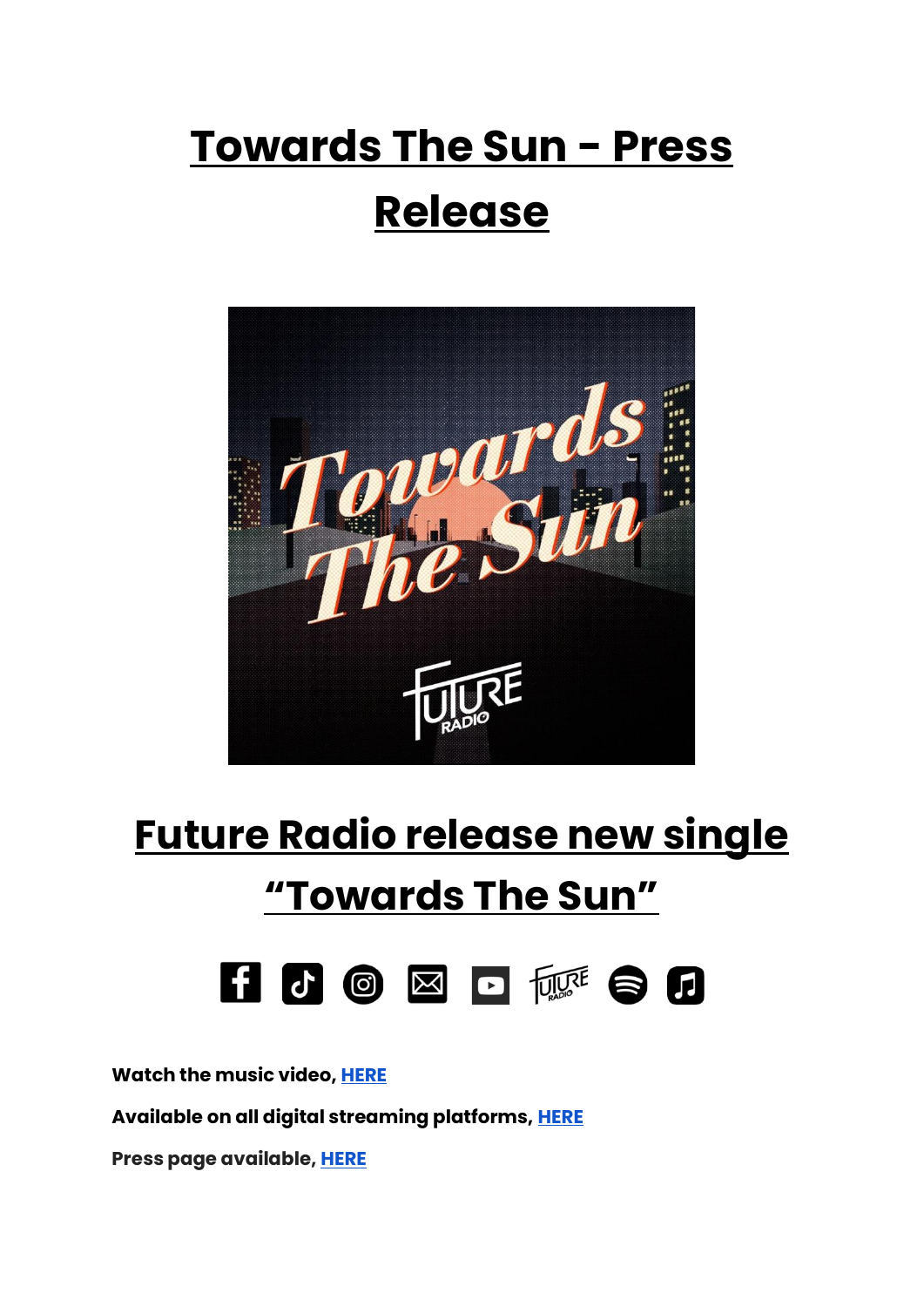**Friday, 13 August 2021 (SOUTH AFRICA) –** *Towards The Sun* is the latest release from South African rock outfit, **Future Radio**. This will also be the first single from their second studio album, **Identity,** scheduled to release in 2022.

The song edges on industrial rock and contains numerous elements associated with the genre; including a metal-like guitar riff, heavily distorted guitars and a prominent synth line. *Towards The Sun*, wields dynamic changes to a dramatic effect which, in turn supports the lyrical content that centres around the ups and downs of life and the uncertainty of what lies ahead. Moreover, establishing the song as highly relatable and current.

Johnny Future, the frontman and songwriter of Future Radio, recalls that he wrote all nine tracks, that made it on the album, over a period of two weeks in December 2020. "*Towards the Sun* was one of the first tracks that I wrote for the new album. We picked it as the leading single because we feel that is the song that connects the sound of the first album the best, with the more modern-sounding second album."

Like the debut album, each track will be released as "episodes", complemented by artistic visuals and a narrative. Together these episodes form part of Season 2: Identity. Future Radio co-founder, Drikus Roets, is the creative force behind the Future Radio visuals and animations. "The lyrics of *Towards the Sun* is what made me gravitate towards choosing it as the